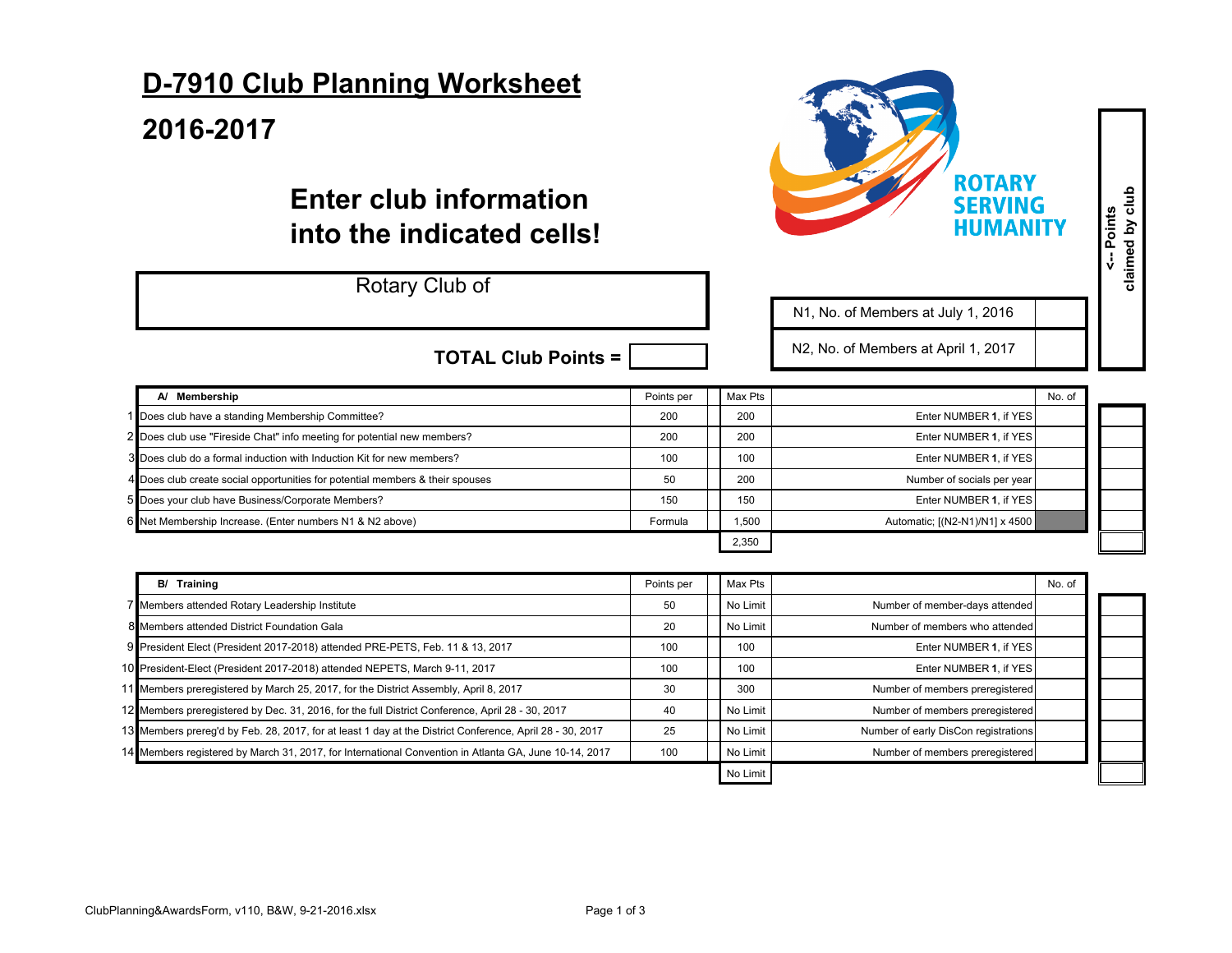| C/ Foundation                                                                                  | Points per                 | Max Pts  |                                                | No. of |
|------------------------------------------------------------------------------------------------|----------------------------|----------|------------------------------------------------|--------|
| 15 Club donation to Polio Fund                                                                 | 10 pts per<br>\$50 donated | No Limit | \$Amount donated to Polio Eradication          |        |
| 16 100% EREY club (min \$25 from EVERY member), by April 1, 2017                               | 200                        | 200      | Enter NUMBER 1, if YES                         |        |
| 17 100% Sustaining Member club (min \$100 from EVERY member), by April 1, 2017                 | 300                        | 300      | Enter NUMBER 1. if YES                         |        |
| 18 Achieved AVERAGE \$125 per member to the Annual Fund (SHARE), by April 1, 2017              | 200                        | 200      | Enter NUMBER 1. if YES                         |        |
| 19 Club gained a new or next level Paul Harris Fellow, July 1, 2016 - April 1, 2017            | 50                         | No Limit | No. of Members become PHFs, or next level      |        |
| 20 NEW Bequest Members + Major Donors + PH Society Members (July 1 2016 - April 1, 2017)       | 200                        | No Limit | No. who became BM, MD, PHS members             |        |
| 21 Club certified to participate in Rotary District Grant project in 2016-2017, by Dec 1, 2016 | 25                         | 25       | Enter NUMBER 1, if YES                         |        |
| 22 Club certified to participate in Rotary Global Grant project in 2016-2017, by Dec 1, 2016   | 50                         | 50       | Enter NUMBER 1, if YES                         |        |
| 23 Club nominated a Rotary Peace Fellow approved by District Scholarship Committee             | 200                        | 200      | Enter NUMBER 1, if YES                         |        |
| 24 Club nominated a Rotary Global Grant Scholar & got funding                                  | 400                        | 400      | Enter NUMBER 1, if YES                         |        |
| 25 Club members Sponsor Counseled or Host Counseled a Global Grant Scholar                     | 100                        | 200      | Number hosted and/or sponsored                 |        |
| 26 Club members Sponsor Counseled or Host Counseled a VTT Team Member                          | 100                        | 200      | Number hosted and/or sponsored                 |        |
| 27 Club is the Lead Club in an international Global Grant Project                              | 400                        | 400      | Number of Global Grants led by club            |        |
| 28 Club participates in a Global Grant project                                                 | 100                        | 400      | Number of Global Grants club participates in   |        |
| 29 Club participates in a District Grant project                                               | 50                         | 200      | Number of District Grants club participates in |        |
|                                                                                                |                            | No Limit |                                                |        |

| D/ Public Image & Communications                                            | Points per | Max Pts |                              | No. of |  |
|-----------------------------------------------------------------------------|------------|---------|------------------------------|--------|--|
| 30 Does club have a weekly or bi-monthly newsletter?                        | 200        | 200     | Enter NUMBER 1. if YES       |        |  |
| 31 Does club have a Website; updated regularly?                             | 200        | 200     | Enter NUMBER 1, if YES       |        |  |
| 32 Does club have a Facebook page; updated regularly?                       | 50         | 50      | Enter NUMBER 1, if YES       |        |  |
| 33 Did club use an organized promotional plan for a project, or fundraiser? | 150        | 150     | Enter NUMBER 1. if YES       |        |  |
| 34 Did club have a Rotary article in local printed or online news media?    | 15         | 150     | Number of occasions per year |        |  |
| 35 Did club have a Rotary news item broadcast on TV, Radio, or Podcast?     | 30         | 300     | Number of occasions per year |        |  |
| 36 Does club use the new Rotary logo and Visual Identity system? (Branding) | 150        | 150     | Enter NUMBER 1, if YES       |        |  |
|                                                                             |            | 1.200   |                              |        |  |

| E/ District Service/Activity                                                   | Points per      | Max Pts  |                                          | No. of |
|--------------------------------------------------------------------------------|-----------------|----------|------------------------------------------|--------|
| 37 Club Members that are Assistant Governors                                   | 300             | 600      | Number of AGs                            |        |
| 38 Club Members that chair District Committees                                 | 200             | 600      | Number of District Committee chairs      |        |
| 39 Club Members that participate on District Committees (not Committee Chairs) | 10 <sup>c</sup> | No Limit | Number of members on District Committees |        |
| 40 Club Members participating in Bandy-Hefler Friendship Exchange              | 10 <sup>c</sup> | No Limit | Number of MEMBERS participating          |        |
| 41 Club participated in other Friendship Exchanges                             | 200             | 200      | Enter NUMBER 1, if YES                   |        |
|                                                                                |                 | No Limit |                                          |        |